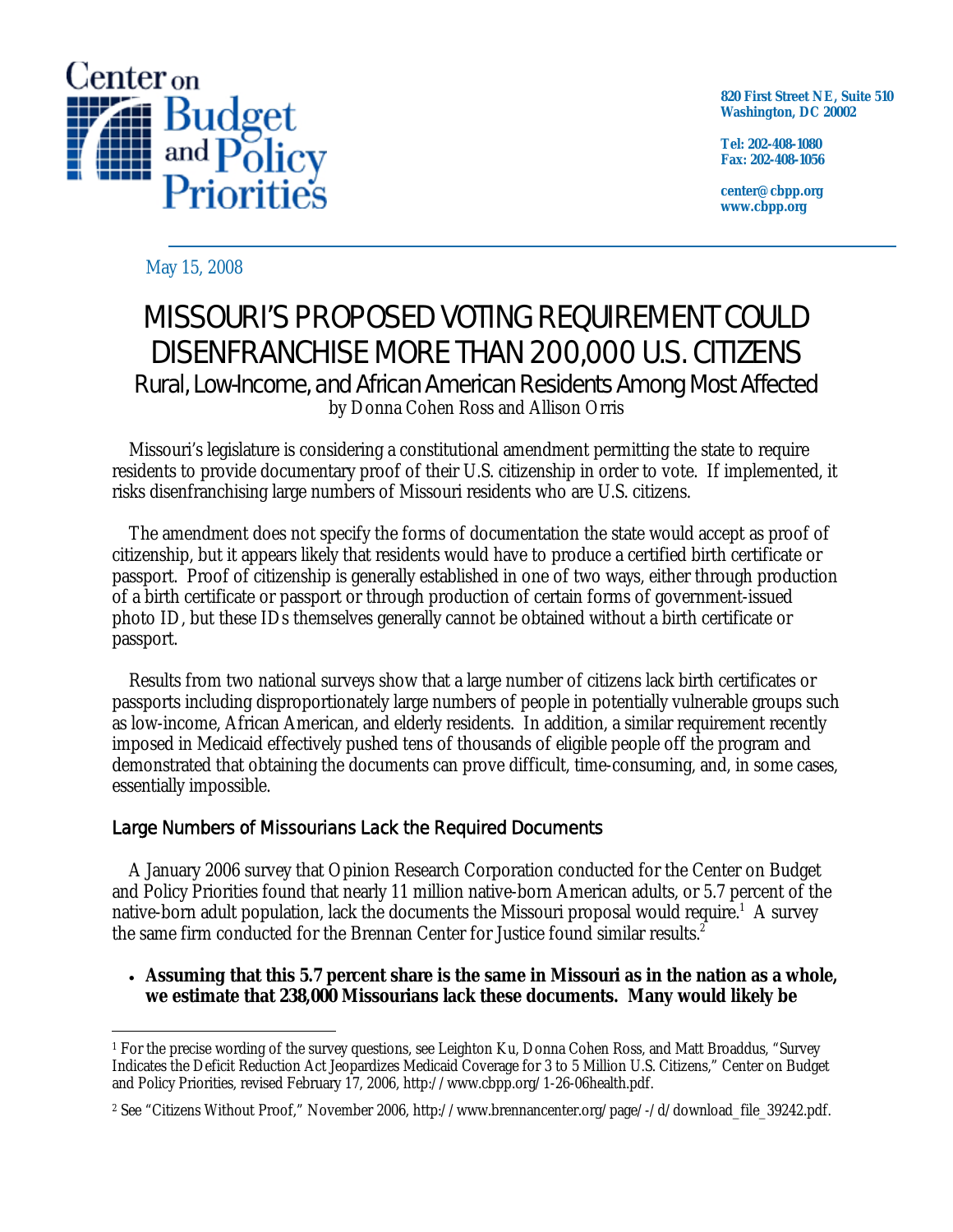#### **unable to obtain them on a timely basis and therefore would effectively be disenfranchised.**

The survey also found that certain demographic groups are much less likely than others to have the required documents and thus would suffer disproportionate harm under the Missouri requirement. These groups include people without a high school diploma (9.2 percent of whom lack the documents), rural residents (9.1 percent of whom lack them), African Americans (8.9 percent of whom lack them), households with incomes below \$25,000 (8.1 percent of whom lack them), and the elderly (7.4 percent of whom lack them).

 One reason many African Americans lack the documents is that a substantial number of African Americans born in the South before World War II were born at home and thus never received birth certificates, largely because of racial discrimination or poverty that kept their mothers from delivering in hospitals. One study estimated that a fifth of African-Americans born in 1939-40 lacked a birth certificate.

 Assuming that the above percentages are the same for Missouri as for the nation as a whole, the estimated 238,000 Missourians who lack these documents would include:

- **more than 90,000 rural residents;**
- **70,000 low-income residents;**
- **50,000 residents without a high school diploma;**
- **50,000 elderly residents; and**
- **40,000 African Americans.**

## Similar Requirement in Medicaid Has Harmed Tens of Thousands of U.S. Citizens

 Obtaining a birth certificate or passport can take weeks or months and involve costs that can be difficult for some low-income families to absorb: it can cost \$5 to \$23 to get a birth certificate, depending on the state, while a passport costs \$87 to \$97 and now entails extended waits. Obtaining a birth certificate can be especially time consuming for people not living in the state of their birth. This is a significant problem for Missouri, since more than one-third (36 percent) of its adult residents were born in another state.3

 Evidence that the difficulty of obtaining these documents can cause otherwise-eligible people to lose valuable benefits comes from Medicaid, which in 2006 began requiring most U.S. citizen applicants and recipients to document their citizenship by providing an original birth certificate, passport, or similar document. This is what has happened:

• **Tens of thousands of eligible citizen children have been denied coverage.** In numerous states, thousands have been removed from, or denied entry into, Medicaid; many apparently became (or remained) uninsured.

<sup>-</sup>3 Data from Census Bureau's 2006 American Community Survey.